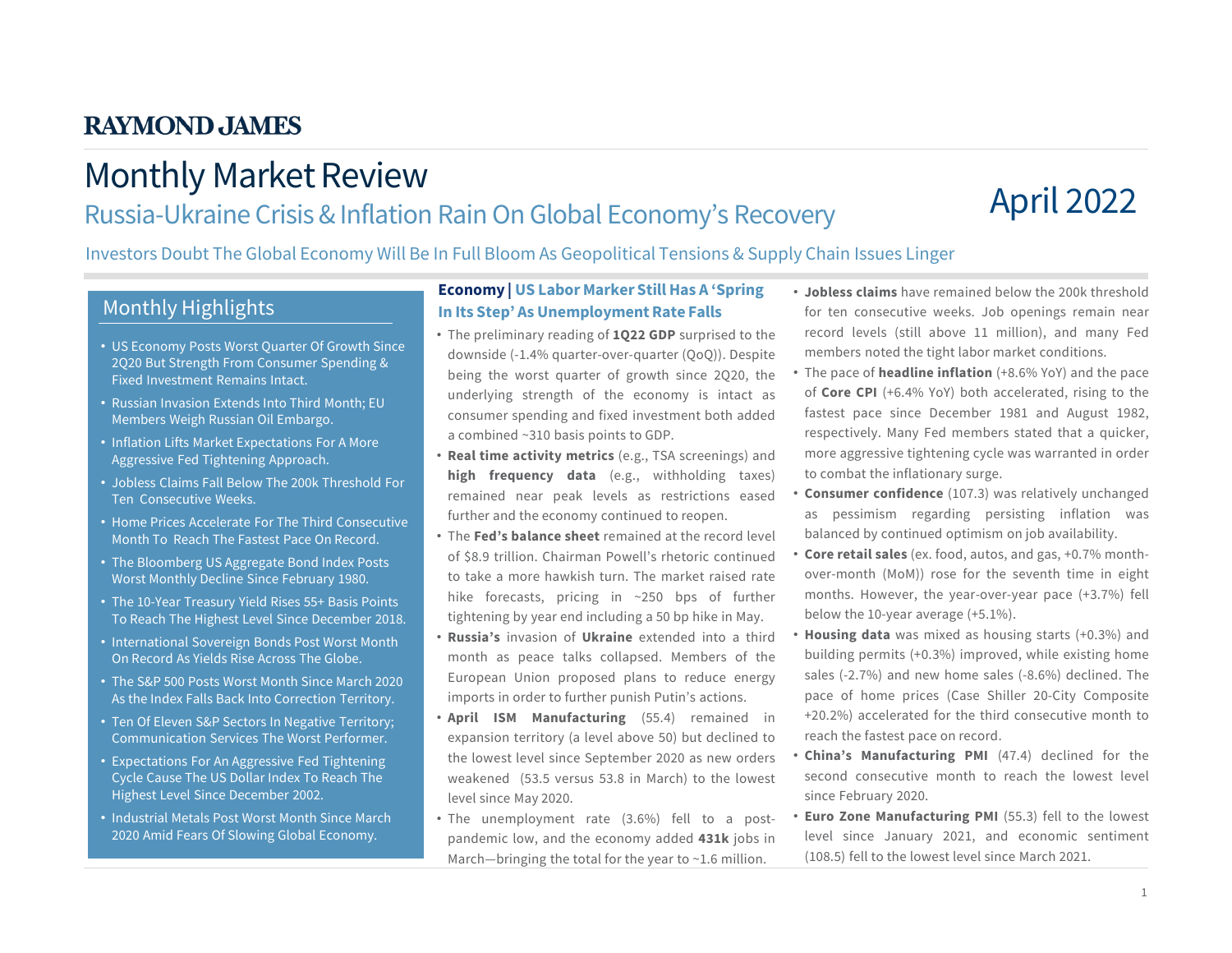#### **Fixed Income | Rising Yields Across The Globe Keep Fixed Income Market From 'Blossoming.'**

- The **Bloomberg US Aggregate Bond Index** (-3.8% MoM) declined for the fifth consecutive month – the longest streak since June 1994. The index's worst month since February 1980 was caused by rising yields across the globe and widening credit spreads.
- **TIPS** (-0.9% MoM) declined for the third time in the last four months but outperformed Treasurys (-3.1%) for the seventh time in eight months.
- **Municipals** (-2.8% MoM) declined for the fourth consecutive month. All muni sectors (High Yield, Revenue, GO) were in negative territory.
- **Treasurys** (-3.1%) declined for the fifth consecutive month, the longest streak since December 2016. The 10-year Treasury yield rose above the 2.9% threshold intra-month, rising 57 basis points and reaching the highest level since December 2018.
- **High-yield bonds** (-3.6% MoM) declined for the seventh time over the last eight months and posted their worst month since March 2020 as spreads widened 54 basis points.
- **Emerging market bonds** (-4.3% USD MoM) declined for the seventh time in eight months due to rising yields across the globe and a stronger dollar.
- **US investment-grade bonds** (-5.5% MoM) declined for the fifth consecutive month and posted their worst month since March 2020. The weakness was caused by rising yields and widening credit spreads (+19 bps) as a result of increased risk asset volatility. All IG sectors (Utilities, Industrials, Financials, and Tech) were in negative territory.
- **International sovereign bonds** (G7 ex. US -7.4% MoM) declined for the ninth consecutive month, the longest streak on record. The worst month on record was caused by rising yields in developed nations.

#### **Equities | Strong Earnings Unable To 'Sow' Positive Returns For US Equities.**

- **Global equities** (MSCI All Country World Index -8.0% USD MoM) declined for the third time in four months and posted their worst month since March 2020. Russia's continued invasion of Ukraine and China's reinstated COVID restrictions caused fears for global economic momentum. Persistent inflation and central bank tightening also caused headwinds for equities.
- **EM equities** (MSCI EM -5.5% USD MoM) declined for the fifth time in six months and posted their worst month since July 2021. However, EM equities outperformed the developed markets (MSCI EAFE -6.4%) for the first time in three months.
- Within EM, **Asia** (MSCI Asia ex JP -2.3% USD MoM) underperformed **LATAM** (MSCI LATAM +4.8% USD MoM) for the fourth consecutive month.
- **European** equities (MSCI Europe ex UK -6.2% USD MoM) declined for the fourth straight month but outpaced global equities for the 1st time in 4 months.
- **US Large-Cap** equities (S&P 500 -8.7% MoM) declined for the third time in four months and posted their worst month since March 2020 as the index reentered correction territory (a decline of 10%+). Stronger than expected economic data (e.g., March jobs report) and a robust 1Q22 earnings season were overshadowed by fears of a global economic slowdown.
- 10 of the 11 **S&P 500 sectors** were negative, with Communication Services (-15.6%) leading the decline.
- **Japanese equities** (MSCI Japan -8.8% USD MoM) posted their worst month since February 2020 and were outpaced by global equities for the sixth time over the last seven months.
- **US Small-Cap** equities (Russell 2000 -9.9% MoM) were outpaced by large cap for the sixth time in seven months given their worst month since March 2020.

#### **Commodities | The Dollar 'Springs Forward' Amid Expectations For An Aggressive Fed.**

- The **Barclays Commodity Index** (+4.1% MoM) rallied for the seventh time in eight months, but there was dispersion beneath the surface. Russia's ongoing invasion of the Ukraine kept critical commodities (e.g., oil, grains) in the crosshairs of the conflict, but the strengthening of the dollar served as a headwind.
- The **US Dollar Index** (+4.7% MoM) strengthened for the fifth time in six months and posted its best month since January 2015. Expectations for a more aggressive Fed tightening cycle and risk off sentiment due to geopolitical tensions led the dollar to its highest level since December 2002.
- **Bloomberg Energy Index** (+13.4% MoM) rallied for the seventh time in eight months as crude oil prices (+4.4%) remained above the \$100 per barrel threshold and as natural gas prices (+30.4%) soared amid the ongoing war. Intra-month volatility in energy prices was caused by the proposed EU oil embargo and the announcement of strategic reserves being released.
- The **Bloomberg Grains Index** (+6.7% MoM) rallied for the fifth straight month due to strength in soybean oil (+20.4%), wheat (+4.9%), and soybean (+4.1%) prices.
- The **Bloomberg Softs Index** (+0.8% MoM) rallied for the twelfth time in thirteen months despite a decline in sugar prices (-1.7%).
- The **Bloomberg Precious Metals Index** (-3.7% MoM) declined for the first time in three months and posted its worst month since September 2021 due to weakness in silver (-8.1%) and gold (-2.2%) prices.
- The **Bloomberg Industrial Metals Index** (-6.4% USD MoM) declined for the first time in five months and posted its worst month since March 2020. Both aluminum (-13.2%) and copper (-7.2%) prices receded amid fears of a global economic slowdown.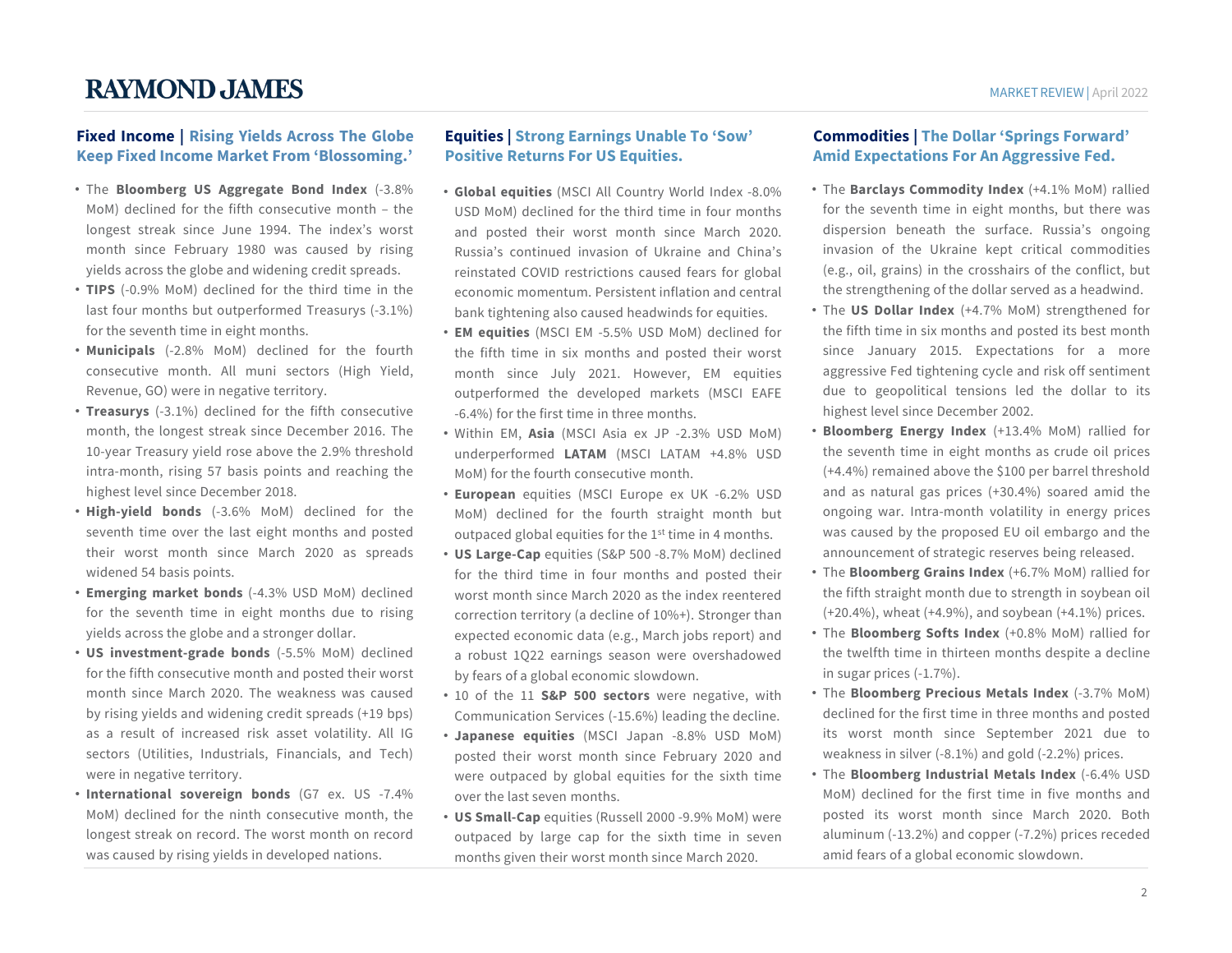#### Figure 1: US Economy Remains Strong Beneath The Surface

The US economy posted its worst quarter of GDP growth (-1.4%) since 2Q20, but the underlying domestic strength is intact as consumer spending and fixed investment both added to growth.



Contributions to 1Q22 GDP

The 10-year US Treasury yield rose over 55 basis points in the month of April to reach the highest level since December 2018.



#### Figure 2: Most Sectors Decline As Geopolitical Tensions Persist

Ten of the eleven S&P 500 sectors were in negative territory due to concerns over the Fed's tightening cycle and the Russia-Ukraine conflict. The Consumer Staples sector was an outlier (+2.6%).



#### Figure 3: 10-Year Treasury Yield Reaches Multi-Year High Figure 4: US Dollar Index Reaches Highest Level Since 2002

Expectations for the Fed to implement a more aggressive tightening cycle relative to other central banks led the US dollar to reach the highest level since December 2002.

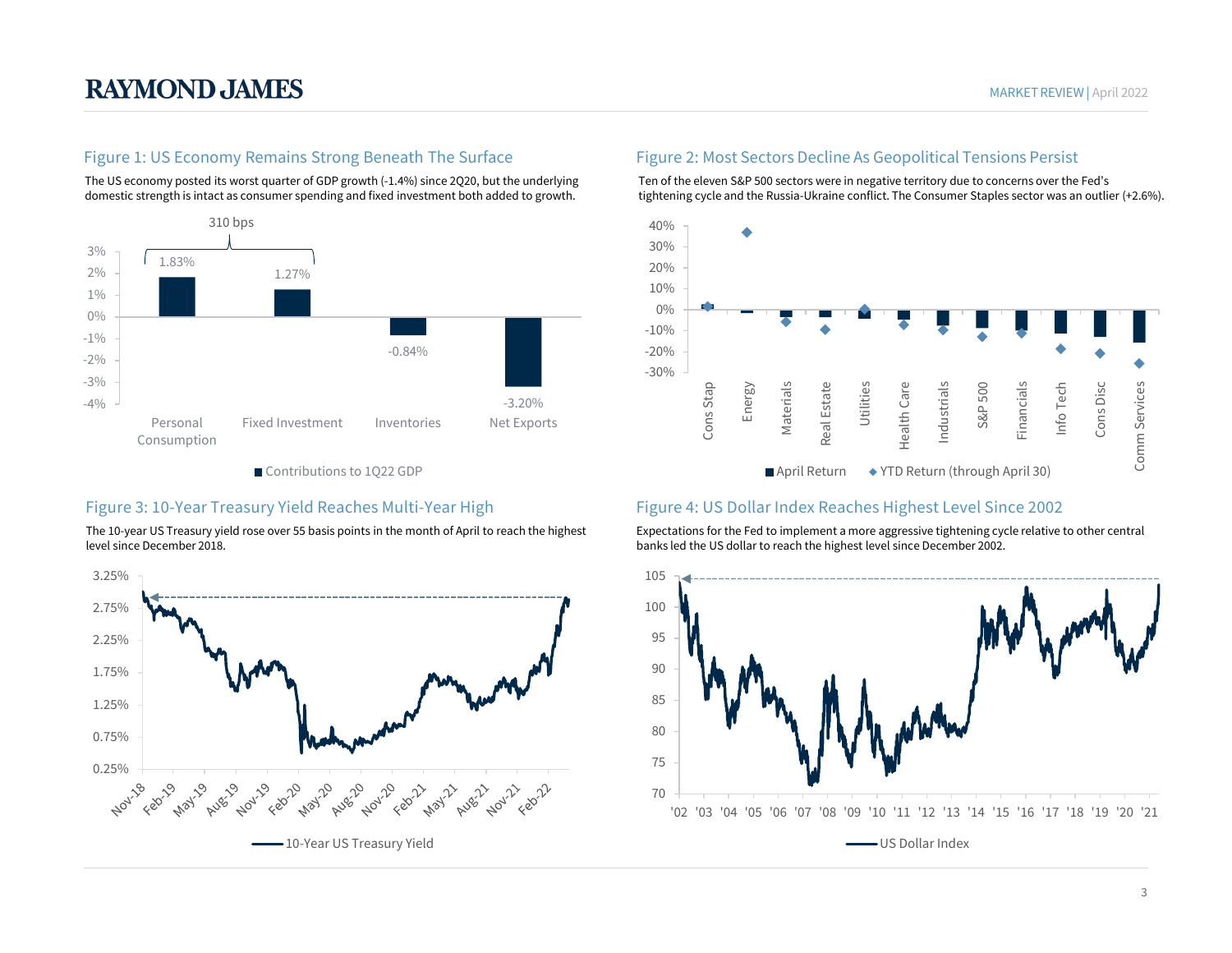#### MARKETREVIEW | April 2022

#### **Fixed Income | Sovereign Bond Yields On The Rise**

|                     | <b>April</b> | <b>YTD</b> | 1 Year   | 3 Year  | 5 Year  | 10 Year |
|---------------------|--------------|------------|----------|---------|---------|---------|
| <b>TIPS</b>         | $-0.9%$      | $-2.7%$    | 1.5%     | 5.0%    | 3.6%    | 2.0%    |
| Municipals          | $-2.8%$      | $-8.8\%$   | $-7.9\%$ | 0.5%    | 1.8%    | 2.5%    |
| <b>Treasuries</b>   | $-3.1\%$     | $-8.5\%$   | $-7.4%$  | 0.4%    | 1.0%    | 1.2%    |
| High Yield          | $-3.6%$      | $-8.2\%$   | $-5.2%$  | 2.8%    | 3.7%    | 5.3%    |
| US Aggregate        | $-3.8%$      | $-9.5%$    | $-8.5\%$ | 0.4%    | 1.2%    | 1.7%    |
| <b>EM Bonds</b>     | $-4.3%$      | $-13.2%$   | $-12.7%$ | $-0.9%$ | $0.8\%$ | $3.0\%$ |
| US Investment Grade | $-5.5%$      | $-12.7%$   | $-10.4%$ | 0.9%    | 2.0%    | 2.9%    |
| International Bonds | $-7.4%$      | $-14.0%$   | $-17.9%$ | $-4.1%$ | $-1.8%$ | $-1.8%$ |
|                     |              |            |          |         |         |         |

#### **Commodities & FX | Energy The Driving Force Of Commodity Gains**

|                              | <b>April</b> | <b>YTD</b> | 1 Year  | 3 Year | 5 Year | 10 Year |
|------------------------------|--------------|------------|---------|--------|--------|---------|
| <b>BBG Energy Index</b>      | 13.4%        | 67.7%      | 103.0%  | 9.9%   | 8.5%   | $-5.6%$ |
| US Dollar Index              | 4.7%         | 7.3%       | 12.8%   | 1.8%   | 0.8%   | 2.7%    |
| Crude Oil (WTI)              | 4.4%         | 39.2%      | 64.7%   | 17.9%  | 16.2%  | 0.0%    |
| <b>BBG Commodity Index</b>   | 4.1%         | 30.6%      | 43.3%   | 17.1%  | 9.0%   | $-0.9%$ |
| Gold                         | $-2.2%$      | $4.5\%$    | 8.1%    | 14.1%  | 8.6%   | 1.4%    |
| <b>BBG Precious Metals</b>   | $-3.7%$      | 2.8%       | 2.7%    | 12.0%  | 5.5%   | $-1.3%$ |
| <b>BBG Industrial Metals</b> | $-6.4%$      | 14.8%      | 27.9%   | 18.9%  | 12.1%  | 2.0%    |
| Copper                       | $-7.2\%$     | $-1.2%$    | $-1.3%$ | 14.9%  | 11.1%  | 1.4%    |

#### **S&P 500 Sectors | Risks To Global Economy Weigh On Broader Market**

|                    | <b>April</b> | <b>YTD</b> | 1 Year   | 3 Year | 5 Year | 10 Year |
|--------------------|--------------|------------|----------|--------|--------|---------|
| Cons Stap          | 2.6%         | 1.5%       | 16.5%    | 14.0%  | 10.5%  | 11.8%   |
| Energy             | $-1.5%$      | 36.9%      | 60.8%    | 10.4%  | 7.0%   | 4.1%    |
| Materials          | $-3.5%$      | $-5.8%$    | 4.4%     | 16.4%  | 12.2%  | 11.1%   |
| Real Estate        | $-3.6%$      | $-9.6%$    | 12.0%    | 12.6%  | 11.8%  | 10.7%   |
| <b>Utilities</b>   | $-4.3%$      | 0.3%       | 10.1%    | 10.2%  | 10.3%  | 11.1%   |
| <b>Health Care</b> | $-4.7%$      | $-7.2\%$   | 9.2%     | 15.6%  | 13.6%  | 15.3%   |
| Industrials        | $-7.5%$      | $-9.7%$    | $-5.3%$  | 8.8%   | 9.2%   | 11.9%   |
| <b>Financials</b>  | $-9.9\%$     | $-11.2%$   | $-3.0\%$ | 9.6%   | 10.2%  | 13.0%   |
| Info Tech          | $-11.3%$     | $-18.7%$   | 1.9%     | 22.9%  | 23.2%  | 19.4%   |
| Cons Disc          | $-13.0\%$    | $-20.9%$   | $-10.8%$ | 11.1%  | 13.4%  | 14.9%   |
| Comm Services      | $-15.6%$     | $-25.7%$   | $-22.5%$ | 6.9%   | 6.6%   | 7.5%    |

#### Data as of April 30, 2022: Asset classes ranked by April performance. 4

#### **Equities | Value Outperforms Growth**

|                     | <b>April</b> | <b>YTD</b> | 1 Year   | 3 Year   | 5 Year  | 10 Year |                       | <b>April</b> | <b>YTD</b> | 1 Year   | 3 Year | 5 Year | 10 Year |
|---------------------|--------------|------------|----------|----------|---------|---------|-----------------------|--------------|------------|----------|--------|--------|---------|
| <b>TIPS</b>         | $-0.9%$      | $-2.7%$    | 1.5%     | 5.0%     | 3.6%    | 2.0%    | DJ Industrial Average | $-4.9%$      | $-9.2%$    | $-2.6\%$ | 7.4%   | 9.5%   | 9.6%    |
| Municipals          | $-2.8%$      | $-8.8%$    | $-7.9%$  | 0.5%     | 1.8%    | 2.5%    | Russell 1000 Value    | $-5.6%$      | $-6.3%$    | $1.3\%$  | 9.6%   | 9.1%   | 11.2%   |
| Treasuries          | $-3.1%$      | $-8.5%$    | $-7.4%$  | 0.4%     | 1.0%    | $1.2\%$ | Russell 2000 Value    | $-7.8%$      | $-10.0\%$  | $-6.6%$  | 8.4%   | 6.7%   | 9.8%    |
| High Yield          | $-3.6%$      | $-8.2%$    | $-5.2%$  | 2.8%     | 3.7%    | 5.3%    | S&P 500               | $-8.7%$      | $-12.9%$   | 0.2%     | 13.8%  | 13.7%  | 13.7%   |
| US Aggregate        | $-3.8%$      | $-9.5%$    | $-8.5%$  | 0.4%     | 1.2%    | 1.7%    | Russell 1000          | $-8.9%$      | $-13.6%$   | $-2.1%$  | 13.6%  | 13.4%  | 13.5%   |
| <b>EM Bonds</b>     | $-4.3%$      | $-13.2%$   | $-12.7%$ | $-0.9%$  | 0.8%    | $3.0\%$ | Russell 2000          | $-9.9%$      | $-16.7%$   | $-16.9%$ | 6.7%   | 7.2%   | 10.1%   |
| US Investment Grade | $-5.5%$      | $-12.7%$   | $-10.4%$ | 0.9%     | 2.0%    | 2.9%    | Russell 1000 Growth   | $-12.1%$     | $-20.0\%$  | $-5.3%$  | 16.7%  | 17.3%  | 15.6%   |
| International Bonds | $-7.4%$      | $-14.0%$   | $-17.9%$ | $-4.1\%$ | $-1.8%$ | $-1.8%$ | Russell 2000 Growth   | $-12.3%$     | $-23.3%$   | $-26.4%$ | 4.1%   | 7.1%   | 9.9%    |

#### **International Equities (in USD) | EM Equities Outperform Developed Markets**

|                              | <b>April</b> | <b>YTD</b> | l Year  | 3 Year | 5 Year  | 10 Year |                   | <b>April</b> | <b>YTD</b> | 1 Year   | 3 Year  | 5 Year | 10 Year |
|------------------------------|--------------|------------|---------|--------|---------|---------|-------------------|--------------|------------|----------|---------|--------|---------|
| <b>BBG Energy Index</b>      | 13.4%        | 67.7%      | 103.0%  | 9.9%   | 8.5%    | $-5.6%$ | <b>MSCI UK</b>    | $-3.7%$      | $-1.9%$    | 4.9%     | 3.3%    | 4.3%   | 4.0%    |
| US Dollar Index              | 4.7%         | 7.3%       | 12.8%   | 1.8%   | 0.8%    | 2.7%    | MSCI Asia ex JP   | $-5.2%$      | $-12.7%$   | $-20.8%$ | 2.9%    | 5.5%   | 5.5%    |
| Crude Oil (WTI)              | 4.4%         | 39.2%      | 64.7%   | 17.9%  | 16.2%   | $0.0\%$ | <b>MSCI EM</b>    | $-5.5%$      | $-12.1%$   | $-18.1%$ | 2.6%    | 4.7%   | 3.3%    |
| <b>BBG Commodity Index</b>   | 4.1%         | 30.6%      | 43.3%   | 17.1%  | $9.0\%$ | $-0.9%$ | MSCI Europe ex UK | $-6.2%$      | $-15.4%$   | $-9.2%$  | 6.3%    | 6.0%   | 7.6%    |
| Gold                         | $-2.2%$      | 4.5%       | 8.1%    | 14.1%  | 8.6%    | $1.4\%$ | <b>MSCI EAFE</b>  | $-6.4%$      | $-11.8%$   | $-7.7%$  | 4.9%    | 5.3%   | 6.3%    |
| <b>BBG Precious Metals</b>   | $-3.7%$      | 2.8%       | 2.7%    | 12.0%  | 5.5%    | $-1.3%$ | MSCI AC World     | $-8.0\%$     | $-12.8%$   | $-5.0\%$ | 9.9%    | 10.0%  | 9.8%    |
| <b>BBG Industrial Metals</b> | $-6.4%$      | 14.8%      | 27.9%   | 18.9%  | 12.1%   | $2.0\%$ | <b>MSCI Japan</b> | $-8.8%$      | $-14.7%$   | $-13.1%$ | 3.5%    | 4.3%   | 6.2%    |
| Copper                       | $-7.2%$      | $-1.2%$    | $-1.3%$ | 14.9%  | 11.1%   | 1.4%    | <b>MSCI LATAM</b> | $-12.9%$     | 10.9%      | 4.1%     | $-1.3%$ | 1.6%   | $-1.8%$ |
|                              |              |            |         |        |         |         |                   |              |            |          |         |        |         |

#### **Key Asset Class Levels**

|                   | <b>April</b> | <b>YTD</b> | 1 Year   | 3 Year | 5 Year | 10 Year |                            | <b>April</b> | <b>Start of Year</b> | 1 Year | 3 Year | 5 Year | 10 Year |
|-------------------|--------------|------------|----------|--------|--------|---------|----------------------------|--------------|----------------------|--------|--------|--------|---------|
| Cons Stap         | 2.6%         | 1.5%       | 16.5%    | 14.0%  | 10.5%  | 11.8%   | S&P 500                    | 4,132        | 4,766                | 4,211  | 2,943  | 2,384  | 1,403   |
| Energy            | $-1.5%$      | 36.9%      | 60.8%    | 10.4%  | 7.0%   | 4.1%    | <b>DJIA</b>                | 32,977       | 36,338               | 34,060 | 26,554 | 20,941 | 13,228  |
| Materials         | $-3.5%$      | $-5.8%$    | 4.4%     | 16.4%  | 12.2%  | 11.1%   | <b>MSCI AC World</b>       | 654          | 755                  | 708    | 524    | 455    | 329     |
| Real Estate       | $-3.6%$      | $-9.6%$    | 12.0%    | 12.6%  | 11.8%  | 10.7%   | S&P 500 Dividend Yield     | 1.58         | 1.34                 | 1.43   | 2.00   | 2.10   | 2.26    |
| Utilities         | $-4.3%$      | 0.3%       | 10.1%    | 10.2%  | 10.3%  | 11.1%   | 1-3M T-Bills (Cash, in %)  | 0.61         | 0.04                 | 0.01   | 2.42   | 0.73   | 0.08    |
| Health Care       | $-4.7%$      | $-7.2\%$   | $9.2\%$  | 15.6%  | 13.6%  | 15.3%   | 2YR Treasury Yield (in %)  | 2.72         | 0.73                 | 0.16   | 2.32   | 1.26   | 0.26    |
| Industrials       | $-7.5\%$     | $-9.7%$    | $-5.3%$  | 8.8%   | 9.2%   | 11.9%   | 10YR Treasury Yield (in %) | 2.90         | 1.50                 | 1.64   | 2.54   | 2.28   | 1.93    |
| <b>Financials</b> | $-9.9%$      | $-11.2%$   | $-3.0\%$ | 9.6%   | 10.2%  | 13.0%   | 30Yr Treasury Yield (in %) | 2.97         | 1.89                 | 2.31   | 2.96   | 2.95   | 3.12    |
| Info Tech         | $-11.3%$     | $-18.7%$   | 1.9%     | 22.9%  | 23.2%  | 19.4%   | <b>EURUSD</b>              | 1.05         | 1.14                 | 1.21   | 1.12   | 1.09   | 1.33    |
| Cons Disc         | $-13.0\%$    | $-20.9%$   | $-10.8%$ | 11.1%  | 13.4%  | 14.9%   | Crude Oil - WTI (\$/bbl)   | 101          | 75                   | 65     | 64     | 49     | 105     |
| Comm Services     | $-15.6%$     | $-25.7%$   | $-22.5%$ | 6.9%   | 6.6%   | 7.5%    | Gold $(S/oz)$              | 1870         | 1829                 | 1768   | 1282   | 1268   | 1665    |
|                   |              |            |          |        |        |         |                            |              |                      |        |        |        |         |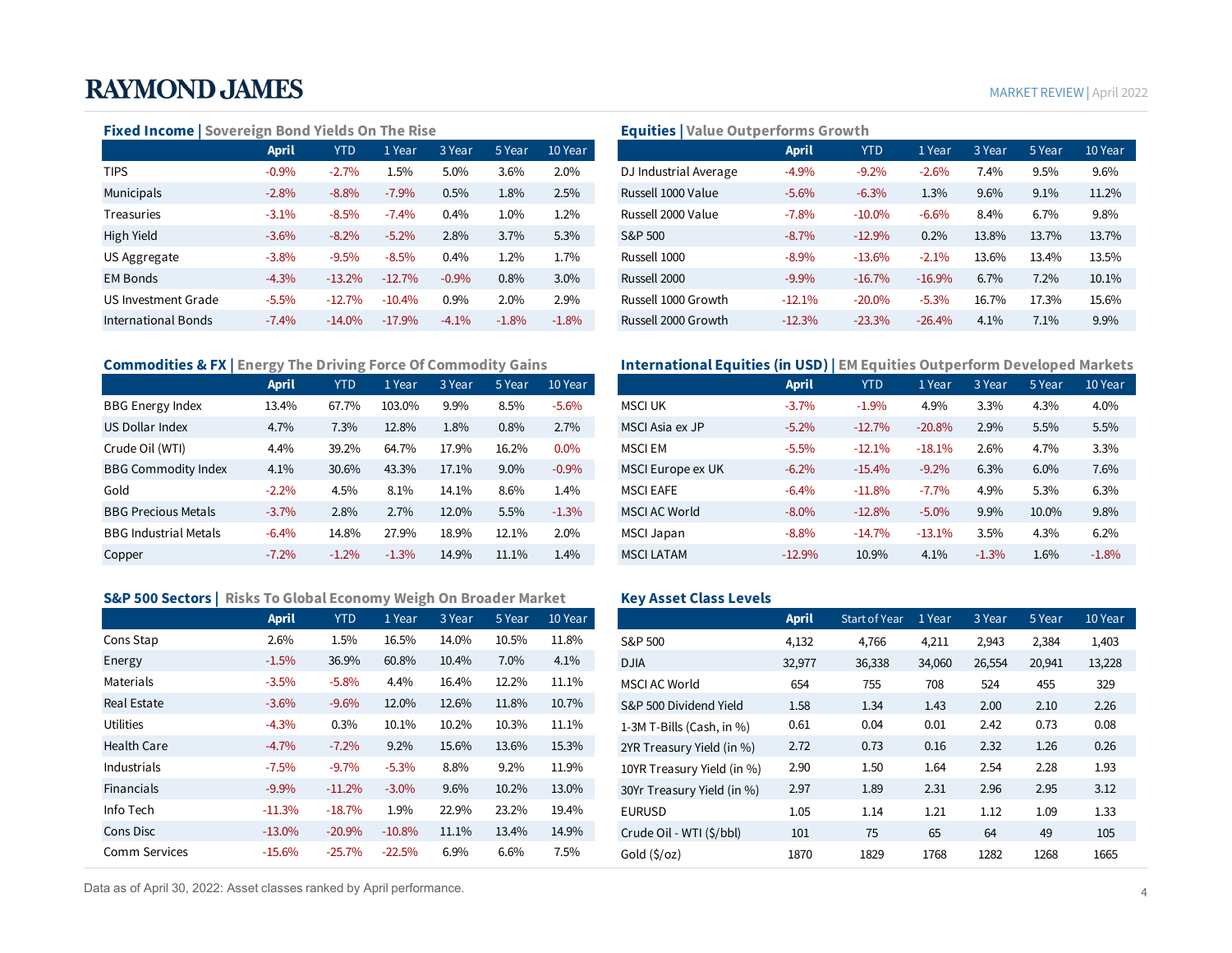#### DISCLOSURES

INTERNATIONAL INVESTING | International investing involves additional risks such as currency fluctuations, differing financial accounting standards, and possible political and economic instability. These risks are greater in emerging markets.

SECTORS | Sector investments are companies engaged in business related to a specific economic sector and are presented herein for illustrative purposes only and should not be considered as the sole basis for an investment decision. Sectors are subject to fierce competition and their products and services may be subject to rapid obsolescence. There are additional risks associated with investing in an individual sector, including limited diversification.

OIL | Investing in oil involves special risks, including the potential adverse effects of state and federal regulation and may not be suitable for all investors.

CURRENCIES | Currency investing is generally considered speculative because of the significant potential for investment loss. These markets are likely to be volatile and there may be sharp price fluctuations even during periods when prices overall are rising.

GOLD | Gold is subject to the special risks associated with investing in precious metals, including but not limited to: price may be subject to wide fluctuation; the market is relatively limited; the sources are concentrated in countries that have the potential for instability; and the market is unregulated.

FIXED INCOME | Fixed-income securities (or "bonds") are exposed to various risks including but not limited to credit (risk of default of principal and interest payments), market and liquidity, interest rate, reinvestment, legislative (changes to the tax code), and call risks. There is an inverse relationship between interest rate movements and fixed income prices. Generally, when interest rates rise, fixed income prices fall and when interest rates fall, fixed income prices generally rise.

US TREASURYS | US Treasury securities are guaranteed by the US government and, if held to maturity, generally offer a fixed rate of return and guaranteed principal value.

HIGH YIELD SECURITIES | High yield securities involve additionalrisks and are not appropriate for all investors.

SMALL-CAP STOCKS | Small-cap stocks involve greater risks and are not suitable for all investors.

#### DOMESTIC EQUITY DEFINITION

LARGE GROWTH | **Russell 1000 Growth Total Return Index:** This index represents a segment of the Russell 1000 Index with a greater-than-average growth orientation. Companies in this index have higher price-to-book and price-earnings ratios, lower dividend yields and higher forecasted growth values. This index includes the effects of reinvested dividends.

SMALL GROWTH | **Russell 2000 Growth Total Return Index:** This index represents a segment of the Russell 2000 Index with a greater-than-average growth orientation. The combined market capitalization of the Russell 2000 Growth and Value Indices will add up to the total market cap of the Russell 2000.

LARGE BLEND | **Russell 1000 Total Return Index:** This index represents the 1000 largest companies in the Russell 3000 Index. This index is highly correlated with the S&P 500 Index. This index includes the effects of reinvested dividends.

SMALL BLEND | **Russell 2000 Total Return Index:** This index covers 2000 of the smallest companies in the Russell 3000 Index, which ranks the 3000 largest US companies by market capitalization. The Russell 2000 represents approximately 10% of the Russell 3000 total market capitalization. This index includes the effects of reinvested dividends.

LARGE VALUE | **Russell 1000 Value Total Return Index:** This index represents a segment of the Russell 1000 Index with a less-than-average growth orientation. Companies in this index have low price-to-book and price-earnings ratios, higher dividend yields and lower forecasted growth values. This index includes the effects of reinvested dividends.

SMALL VALUE | **Russell 2000 Value Total Return Index:** This index represents a segment of the Russell 2000 Index with a less-than-average growth orientation. The combined market capitalization of the Russell 2000 Growth and Value Indices will add up to the total market cap of the Russell 2000. This index includes the effects of reinvested dividends.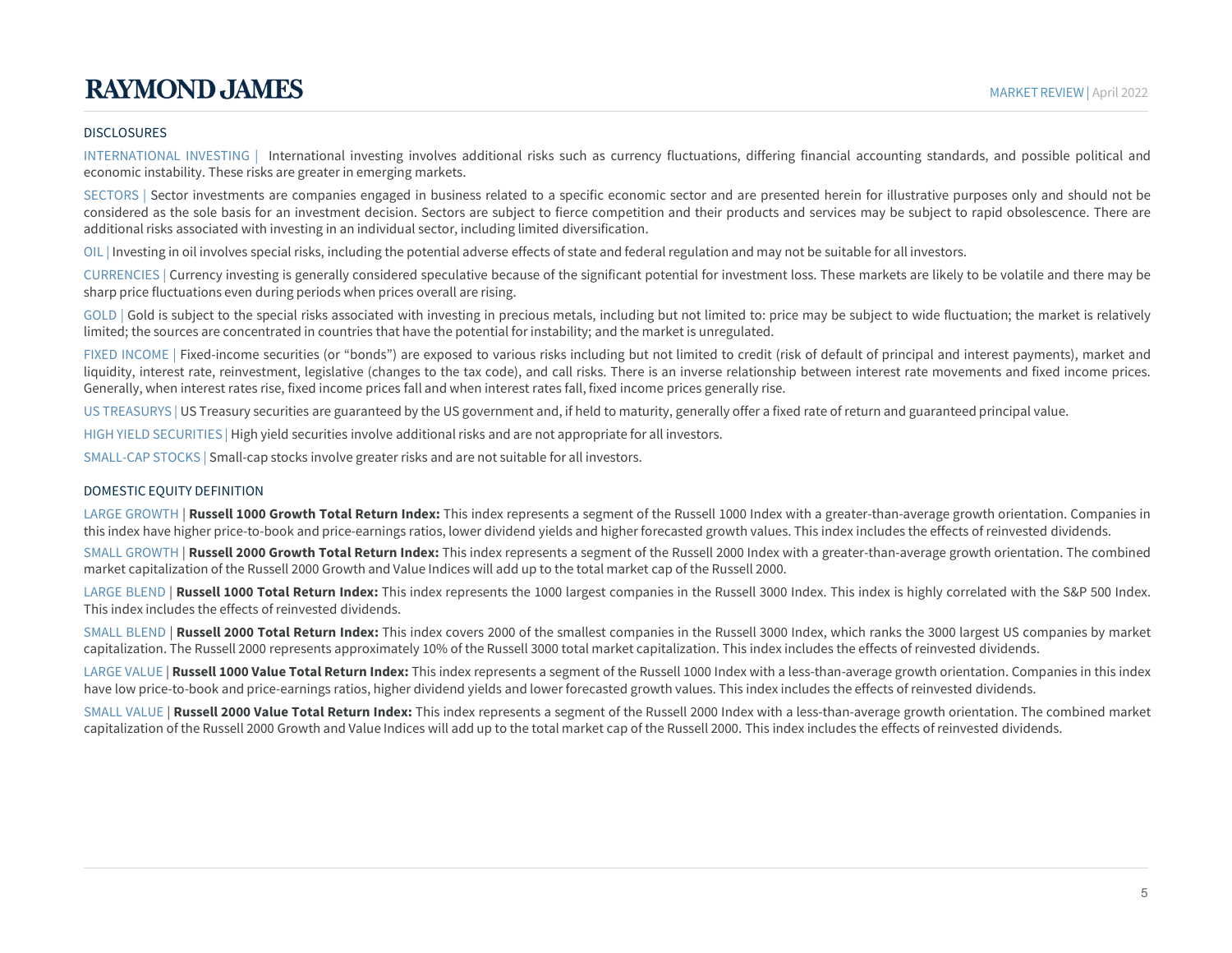#### FIXED INCOME DEFINITION

AGGREGATE BOND | **Bloomberg US Agg Bond Total Return Index:** The index is a measure of the investment grade, fixed-rate, taxable bond market of roughly 6,000 SEC-registered securities with intermediate maturities averaging approximately 10 years. The index includes bonds from the Treasury, Government-Related, Corporate, MBS, ABS, and CMBS sectors.

MUNICIPAL | **Bloomberg Municipal Total Return Index:** The index is a measure of the long-term tax-exempt bond market with securities of investment grade (rated at least Baa by Moody's Investors Service and BBB by Standard and Poor's). This index has four main sectors: state and local general obligation bonds, revenue bonds, insured bonds, and prerefunded bonds.

#### US INDEXES AND EQUITY SECTORS DEFINITION

DOW JONES INDUSTRIAL AVERAGE (DJIA) | The **Dow Jones Industrial Average (DJIA)** is an index that tracks 30 large, publicly-owned companies trading on the New York Stock Exchange (NYSE) and the NASDAQ.

S&P 500 | The S&P 500 Total Return Index: The index is widely regarded as the best single gauge of large-cap U.S. equities. There is over USD 7.8 trillion benchmarked to the index, with index assets comprising approximately USD 2.2 trillion of this total. The index includes 500 leading companies and captures approximately 80% coverage of available market capitalization.

#### INTERNATIONAL EQUITY DEFINITION

EMERGING MARKETS EASTERN EUROPE | **MSCI EM Eastern Europe Net Return Index:** The index captures large- and mid-cap representation across four Emerging Markets (EM) countries in Eastern Europe. With 50 constituents, the index covers approximately 85% of the free float-adjusted market capitalization in each country.

EMERGING MARKETS ASIA | **MSCI EM Asia Net Return Index:** The index captures large- and mid-cap representation across eight Emerging Markets countries. With 554 constituents, the index covers approximately 85% of the free float-adjusted market capitalization in each country.

EMERGING MARKETS LATIN AMERICA | **MSCI EM Latin America Net Return Index:** The index captures large- and mid-cap representation across five Emerging Markets (EM) countries in Latin America. With 116 constituents, the index covers approximately 85% of the free float-adjusted market capitalization in each country.

EMERGING MARKETS | **MSCI Emerging Markets Net Return Index:** This index consists of 23 countries representing 10% of world market capitalization. The index is available for a number of regions, market segments/sizes and covers approximately 85% of the free float-adjusted market capitalization in each of the 23 countries.

PACIFIC EX-JAPAN | MSCI Pacific Ex Japan Net Return Index: The index captures large- and mid-cap representation across four of 5 Developed Markets (DM) countries in the Pacific region (excluding Japan). With 150 constituents, the index covers approximately 85% of the free float-adjusted market capitalization in each country.

JAPAN | **MSCI Japan Net Return Index:** The index is designed to measure the performance of the large and mid cap segments of the Japanese market. With 319 constituents, the index covers approximately 85% of the free float-adjusted market capitalization in Japan.

FOREIGN DEVELOPED MARKETS | MSCI EAFE Net Return Index: This index is designed to represent the performance of large and mid-cap securities across 21 developed markets, including countries in Europe, Australasia and the Far East, excluding the U.S. and Canada. The index is available for a number of regions, market segments/sizes and covers approximately 85% of the free float-adjusted market capitalization in each of the 21 countries.

EUROPE EX UK | **MSCI Europe Ex UK Net Return Index:** The index captures large and mid cap representation across 14 Developed Markets (DM) countries in Europe. With 337 constituents, the index covers approximately 85% of the free float-adjusted market capitalization across European Developed Markets excluding the UK.

MSCI EAFE | The MSCI EAFE (Europe, Australasia, and Far East) is a free float-adjusted market capitalization index that is designed to measure developed market equity performance, excluding the United States & Canada. The EAFE consists of the country indices of 22 developed nations.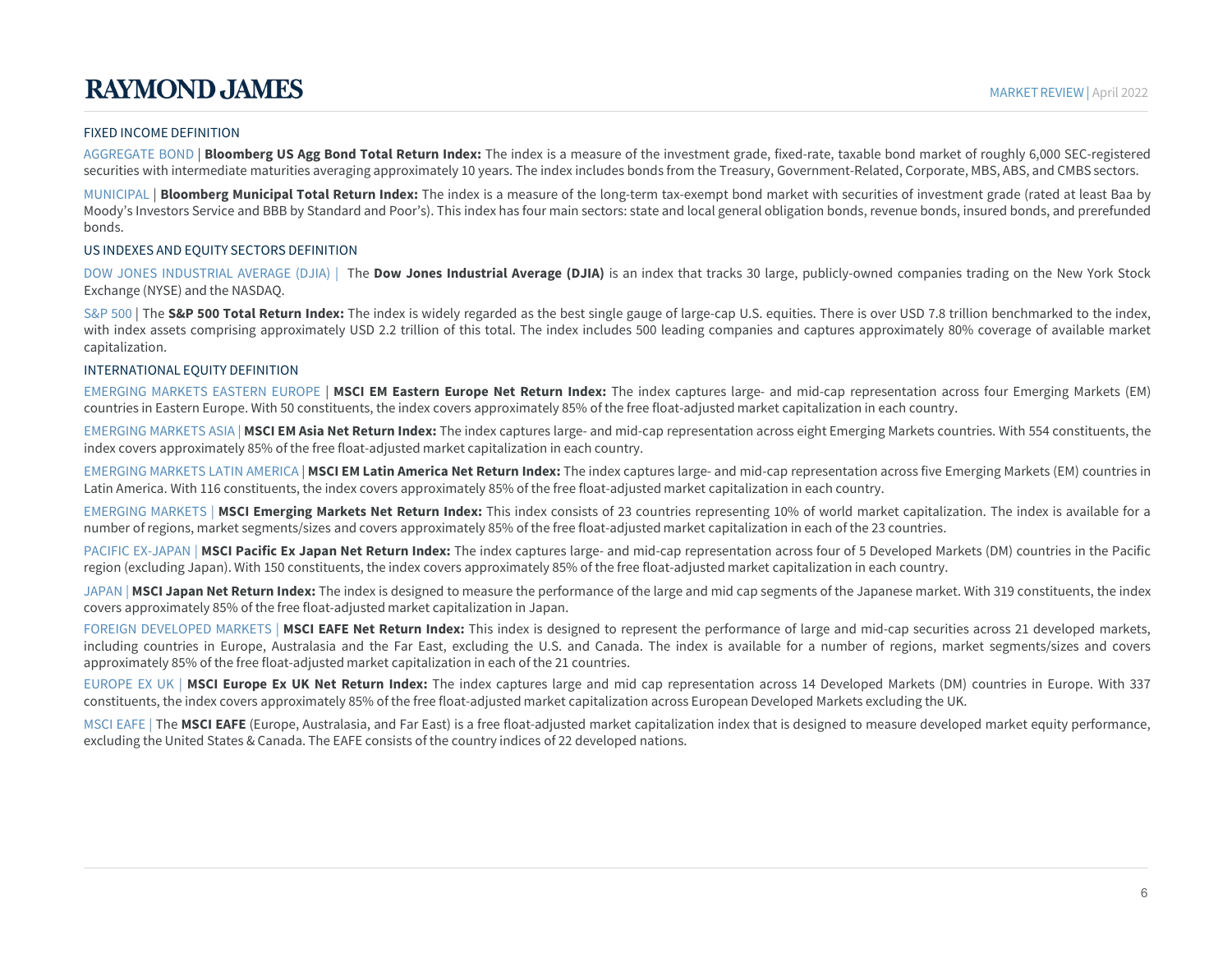#### COMMODITY DEFINITIONS

US DOLLAR INDEX | The US dollar index (USDX) is a measure of the value of the US dollar relative to the value of a basket of currencies of the majority of the US's most significant trading partners. This index is similar to other trade-weighted indexes, which also use the exchange rates from the same major currencies.

BLOOMBERG COMMODITY INDEX | Bloomberg Commodity Index is a commodity group sub index of the Bloomberg CITR. The index is composed of futures contracts on crude oil, heating oil, unleaded gasoline and natural gas. It reflects the return on fully collateralized futures positions and is quoted in USD.

BLOOMBERG INDUSTRIAL METALS INDEX | Bloomberg Industrial Metals Index is composed of futures contracts on aluminum, copper, nickel and zinc. It reflects the return of underlying commodity futures price movements only. It is quoted in USD.

BLOOMBERG SOFTS INDEX | Bloomberg Softs Index is a commodity group sub index of the Bloomberg CI. It is composed of futures contracts on coffee, cotton and sugar. It reflects the return of underlying commodity futures price movements only and is quoted in USD.

BLOOMBERG PRECIOUS METALS INDEX | Bloomberg Precious Metals index is a commodity group sub index of the Bloomberg CI. It is composed of futures contracts on gold and silver. It reflects the return of underlying commodity futures price movements only and is quoted in USD.

BLOOMBERG GRAINS INDEX | Bloomberg Grains Index is a commodity group subindex of the Bloomberg CI. It is composed of futures contracts on corn, soybeans and wheat. It reflects the return of underlying commodity futures price movements only and is quoted in USD.

#### INTERNATIONAL DISCLOSURES

FOR CLIENTS IN THE UNITED KINGDOM | For clients of Raymond James Financial International Limited (RJFI): This document and any investment to which this document relates is intended for the sole use of the persons to whom it is addressed, being persons who are Eligible Counterparties or Professional Clients as described in the FCA rules or persons described in Articles 19(5) (Investment professionals) or 49(2) (high net worth companies, unincorporated associations, etc.) of the Financial Services and Markets Act 2000 (Financial Promotion) Order 2005 (as amended)or any other person to whom this promotion may lawfully be directed. It is not intended to be distributed or passed on, directly or indirectly, to any other class of persons and may not be relied upon by such persons and is, therefore, not intended for private individuals or those who would be classified as Retail Clients. FOR CLIENTS OF RAYMOND JAMES INVESTMENT SERVICES, LTD.: This document is for the use of professional investment advisers and managers and is not intended for use by clients. FOR CLIENTS IN FRANCE | This document and any investment to which this document relates is intended for the sole use of the persons to whom it is addressed, being persons who are Eligible Counterparties or Professional Clients as described in "Code Monetaire et Financier" and Reglement General de l'Autorite des marches Financiers. It is not intended to be distributed or passed on, directly or indirectly, to any other class of persons and may not be relied upon by such persons and is, therefore, not intended for private individuals or those who would be classified as Retail Clients. FOR CLIENTS OF RAYMOND JAMES EURO EQUITIES | Raymond James Euro Equities is authorised and regulated by the Autorite de Controle Prudentiel et de Resolution and the Autorite des Marches Financiers. FOR INSTITUTIONAL CLIENTS IN THE EUROPEAN ECONOMIC AREA (EE) OUTSIDE OF THE UNITED KINGDOM | This document (and any attachments or exhibits hereto) is intended only for EEA institutional clients or others to whom it may lawfully be submitted. FOR CANADIAN CLIENTS | This document is not prepared subject to Canadian disclosure requirements, unless a Canadian has contributed to the content of the document. In the case where there is Canadian contribution, the document meets all applicable IIROC disclosure requirements.

#### DATA SOURCES:

FactSet, as of 4/30/2022